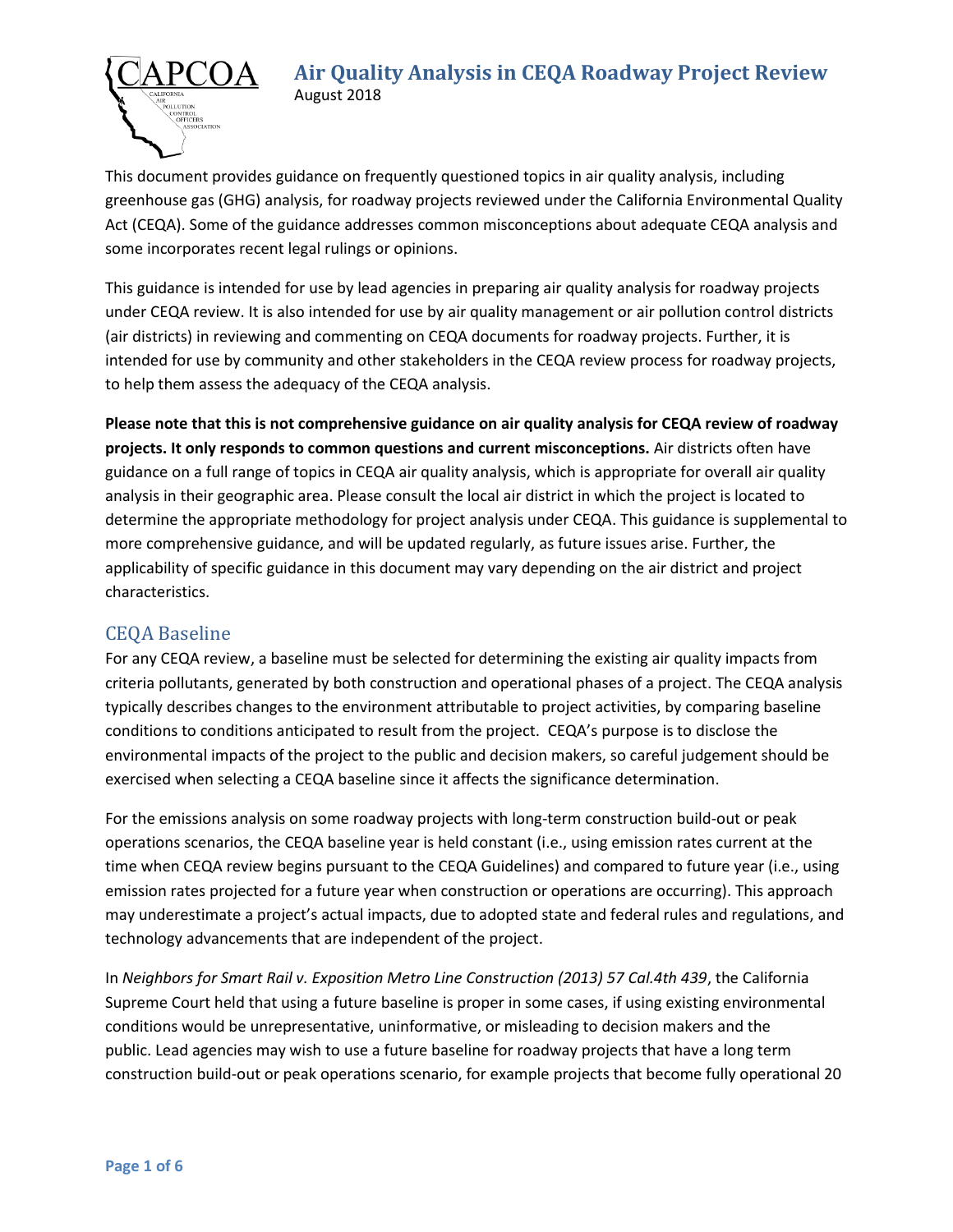or 30 years after CEQA review. In those instances, lead agencies may wish to select a future baseline year, and compare emissions estimated without the project to emissions estimated with the project, for that same year. Use of a future baseline is only proper, however, if estimated emissions for future conditions are supported by reliable projections (e.g. increased ridership for transit projects), or required emissions standards, based on substantial evidence in the record rather than hypothetical conditions.

#### Air District Guidance, Standards, Thresholds and Recommended Mitigation

CEQA air quality impact significance determinations should incorporate the local air district's guidance, standards, thresholds and recommended mitigation. Air districts ensure conformity with the state implementation plan for federal air quality standards at the regional level. Their guidance, standards, thresholds and recommended mitigation are informed by a thorough knowledge and understanding of the air quality conditions and conformity considerations for the geographic area of their jurisdiction. Consequently, Courts have upheld CEQA review that relies on district thresholds. For example, in *Rialto Citizens for Responsible Growth v. City of Rialto* (2012) 208 Cal.App.4th 899, 933, the court upheld a CEQA analysis of cumulative air quality impacts, because the analysis relied on the air district's recommended thresholds. Air district thresholds should also be used for cumulative impacts and project alternatives analysis.

Any decision to not use air district guidance, standards, and thresholds for CEQA air quality and health risk analysis, or use recommended mitigation to lessen significant impacts, should be justified and supported by substantial evidence in the administrative record, to adequately provide the public disclosure required by CEQA. While lead agencies are not required to use air district thresholds, the use of a less stringent threshold, or less comprehensive standards, could make the CEQA analysis vulnerable. In contrast, when using the air district thresholds, the agency could reasonably defend the standard as one developed through a public process by experts in air quality analysis, and developed to assist in meeting state and federal air quality standards for that region.

Because one of the basic purposes of CEQA is to inform government decision makers and the public about the potential, significant environmental effects of any proposed activities (CEQA Guidelines § 15002(a)(1)), use of air district thresholds is generally best practice for CEQA significance determinations for criteria pollutant and GHG emissions. Many air districts have developed thresholds that provide a clear quantitative benchmark to determine the significance of project and project alternative air quality impacts. They help identify the magnitude of the impacts, facilitate the identification of feasible mitigation measures, and evaluate the level of impacts after mitigation. If a lead agency has adopted its own air quality or GHG CEQA thresholds through a public process and the thresholds are supported by substantial evidence, use of the lead agency's adopted CEQA threshold is appropriate (CEQA Guidelines § 15064.7). If a lead agency or air district has developed a climate action plan that applies the tiering concept (provided for in CEQA Guidelines § 15183.5), use of such alternative is appropriate.

Due to air districts' unique role in ensuring transportation conformity, and expertise in air quality and public health, CEQA analysis should include all applicable feasible mitigation measures recommended by air districts. This applies to mitigating project impacts identified in operations and construction, including health risks.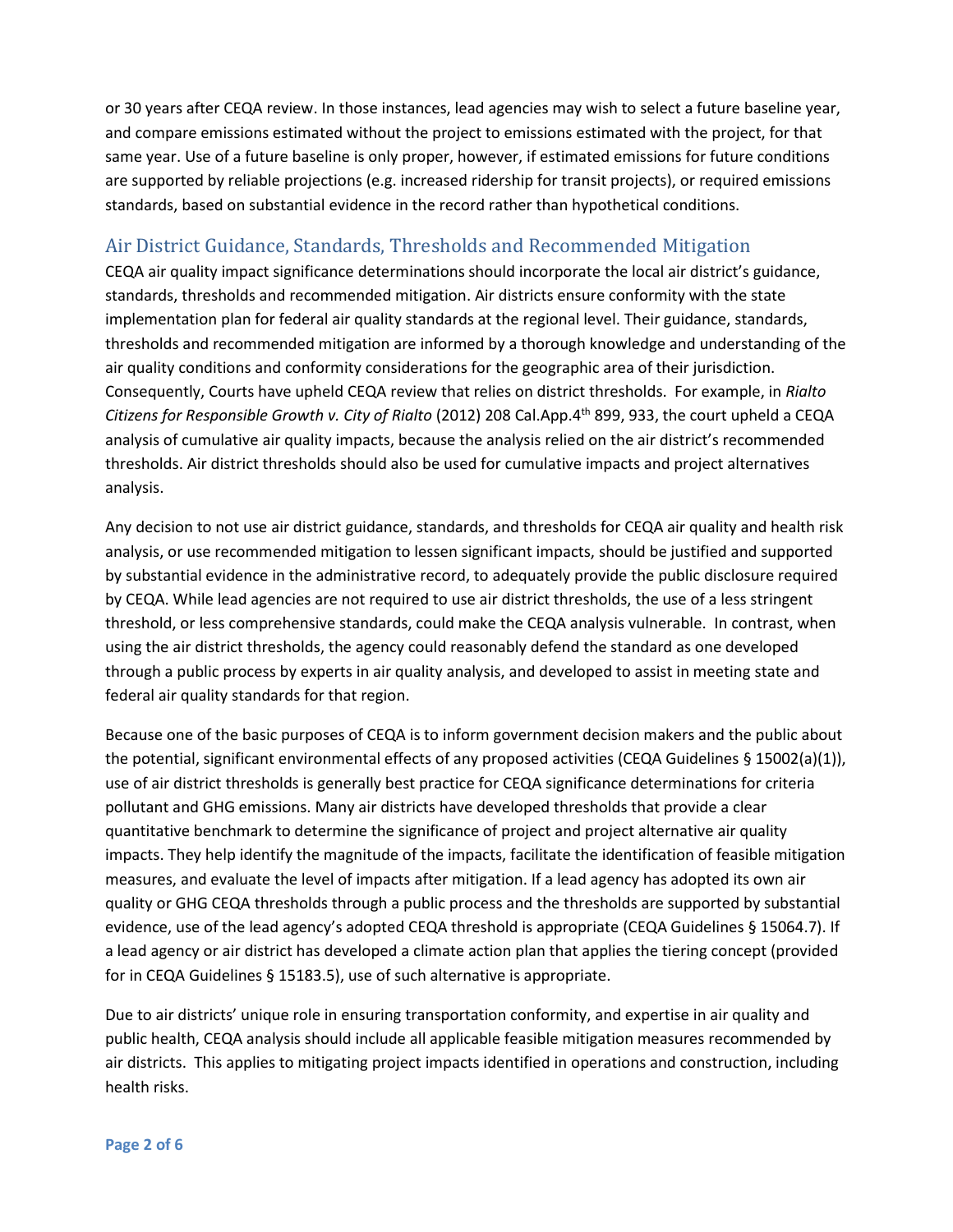Many smaller air districts may not have their own guidance, standards, thresholds, and recommended mitigation. They may instead recommend the use of guidance, standards, thresholds and mitigation from other sources. Any decision to not use their recommendations should be justified and supported by substantial evidence in the administrative record.

# Complete Construction and Operations Emissions Analysis for All Projects

Air quality impacts should be assessed for construction and operational emissions for all projects under CEQA review.<sup>1,2</sup> Air districts develop their air quality thresholds in large part to assess cumulative impacts that affect attainment of the air quality standards for which they are responsible. Neglecting an air quality analysis based on more subjective guidance undermines the purpose of air district thresholds.

For example, failing to assess air quality impacts for projects, because the construction period is short, would underestimate overall impacts and undermine the air district thresholds' objective of meeting air quality standards. Construction duration is not an appropriate screening threshold. Even construction of a short duration can generate significant pollutants.

Further, transportation conformity analysis, including hotspot analysis, should not be used as a substitute for CEQA analysis. CEQA analysis and transportation conformity analysis under the federal Clean Air Act meet two separate sets of requirements. Transportation conformity requirements are codified in 40 Code of Federal Regulations Parts 51 and 93, while CEQA requirements are codified in Sections 21000 through 21178 of the California Public Resources Code. To ensure a good faith effort at full disclosure, projectspecific CEQA analysis of air quality impacts from both construction and operations should be adequate and complete.

Finally, it is important to report and assess all construction and operational air pollutants, including toxic, criteria pollutant, and GHG emissions. Potential emission sources may include, but are not limited to, the operation of construction equipment including haul trucks, vehicle trips made by construction workers, and operational emissions from vehicle use on roadways. Moreover, construction and operation of roadways have the potential to generate significant toxic air pollutants that are detrimental to human health, regardless of duration. The [OEHHA Air Toxics Hotspot Program Risk Assessment Guidelines](https://oehha.ca.gov/media/downloads/crnr/2015guidancemanual.pdf) (Section 8.2.10) and th[e CAPCOA Health Risk Assessments for Proposed Land Use Projects](http://www.capcoa.org/wp-content/uploads/2012/03/CAPCOA_HRA_LU_Guidelines_8-6-09.pdf) provide guidance for evaluating cancer and other risk from projects. When project construction and operation phases overlap, project proponents should consult the air district where the project is located, to determine the appropriate methodology for evaluating the emissions from each phase.

<sup>&</sup>lt;sup>1</sup> CEQA Guidelines §15063 Initial Study (a)(1) requires consideration of all phases of project planning, implementation and operation in considering potential significant impacts.

<sup>&</sup>lt;sup>2</sup> CEQA Guidelines §15003 Policies – In addition to the policies declared by the Legislature concerning environmental protection and administration of CEQA in Sections 21000, 21001, 21002 and 21002.1 of the Public Resources Code, the courts of this state have declared the following policies to be implicit in CEQA. (h) The lead agency must consider the whole of an action, not simply its constituent parts, when determining whether it will have a significant environmental effect.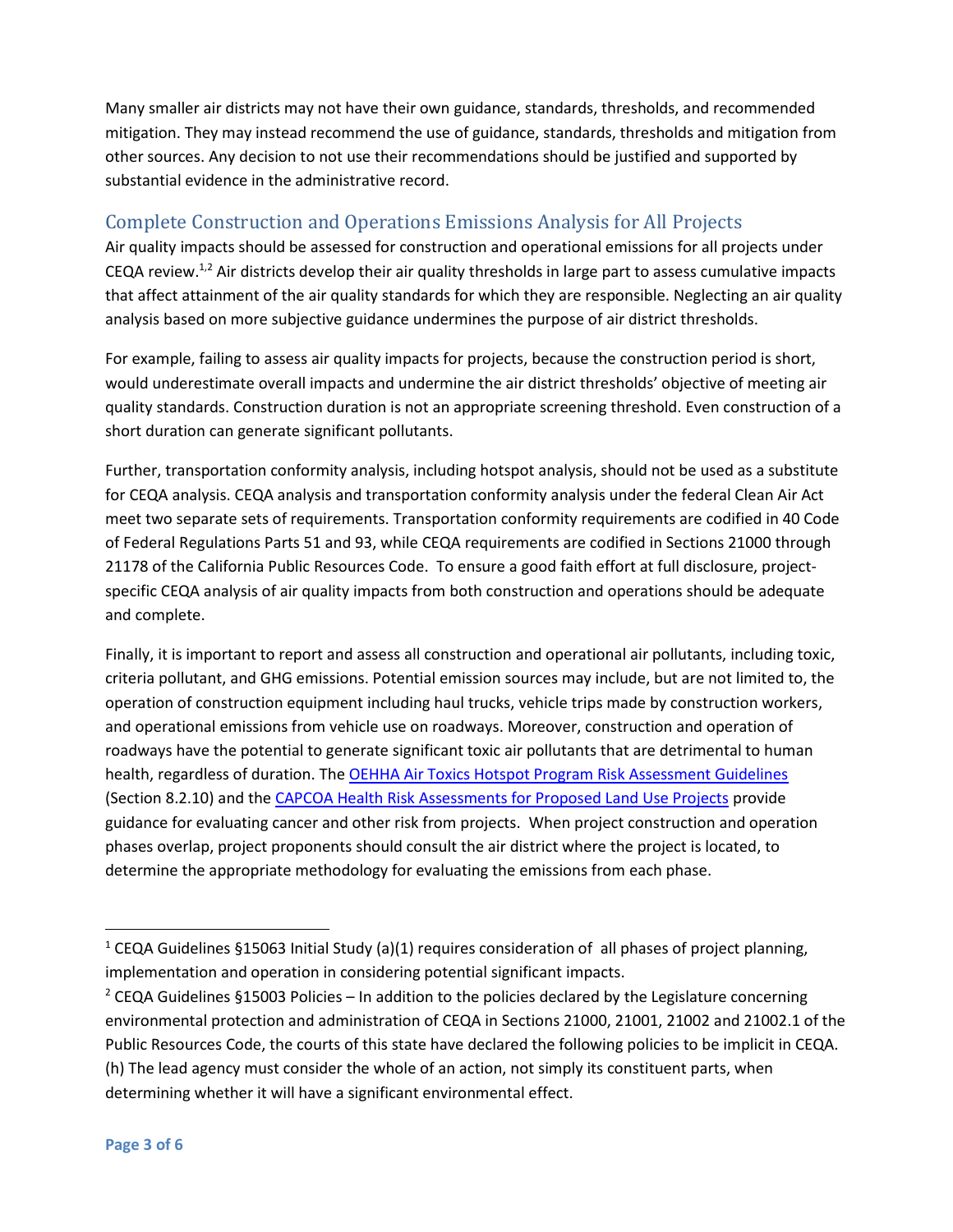# Vehicle Miles Traveled and Induced Vehicle Miles Traveled

CEQA review of roadway projects should assess and report vehicle miles traveled (VMT), including induced VMT, quantitatively. The California Governor's Office of Planning and Research (OPR) [April 2018](http://opr.ca.gov/docs/20180416-743_Technical_Advisory_4.16.18.pdf) Technical [Advisory on Evaluating Transportation Impacts in CEQA](http://opr.ca.gov/docs/20180416-743_Technical_Advisory_4.16.18.pdf) provides guidance on assessing and reporting VMT, including induced VMT, which lead agencies may use at their discretion. The OPR technical advisory also provides guidance on which projects require an induced VMT analysis, and which projects do not (p.16).

The VMT analysis should specifically address the projected change in VMT resulting from a project, including any change associated with induced VMT. Project proponents should tabulate air pollutant emissions resulting from VMT and induced VMT, including GHG and criteria pollutants, and including toxic emissions where appropriate. Project proponents should compare emissions to air district thresholds or other relevant standards, as appropriate for the air district in which the project is proposed. If thresholds are exceeded, mitigation measures will likely be necessary. For toxics analysis, consult the local air district in which the project is located to determine appropriate methods, including whether toxics analysis is necessary for the project.

Induced VMT occurs when the addition of roadway capacity affects the amount of VMT by changing travel behavior such as trip length and mode use.<sup>3</sup> A substantial body of research exists quantifying the increase in VMT induced by added roadway capacity.<sup>4,5,6</sup> A quantitative assessment of induced VMT is critical to an accurate assessment of project VMT and associated GHG, criteria pollutant, and toxic emissions. A quantitative assessment of induced VMT is thus critical to assess the impact of those emissions on the environment and public health, and their impact on achieving GHG emission reductions goals required by state law and policy.

CEQA requires public agencies to document and consider the environmental implications of their actions, and to analyze the direct, indirect (or secondary effects), and cumulative physical changes in the environment that proposed projects would cause. VMT, including induced VMT, may be a reasonably foreseeable impact for roadway projects that should be analyzed under CEQA. Induced VMT resulting

https://www.arb.ca.gov/cc/sb375/policies/hwycapacity/highway\_capacity\_brief.pdf.

<sup>3</sup> California Governor's Office of Planning and Research. *Technical Advisory on Evaluating Transportation Impacts in CEQA.* [http://opr.ca.gov/docs/20180416-743\\_Technical\\_Advisory\\_4.16.18.pdf.](http://opr.ca.gov/docs/20171127_Transportation_Analysis_TA_Nov_2017.pdf)

<sup>4</sup> Handy, S. (2015). *Increasing Highway Capacity Unlikely to Relieve Traffic Congestion.* National Center for Sustainable Transportation Policy Brief. http://www.dot.ca.gov/research/researchreports/reports/2015/10- 12-2015-NCST\_Brief\_InducedTravel\_CS6\_v3.pdf.

<sup>5</sup> Handy, S. and Boarnet, M. (2014). *Impact of Highway Capacity and Induced Travel on Passenger Vehicle Use and Greenhouse Gas Emissions.* California Air Resources Board Policy Brief.

<sup>6</sup> Handy, S. and Boarnet, M. (2014). *Impact of Highway Capacity and Induced Travel on Passenger Vehicle Use and Greenhouse Gas Emissions.* California Air Resources Board Technical Background Document. https://www.arb.ca.gov/cc/sb375/policies/hwycapacity/highway\_capacity\_bkgd.pdf.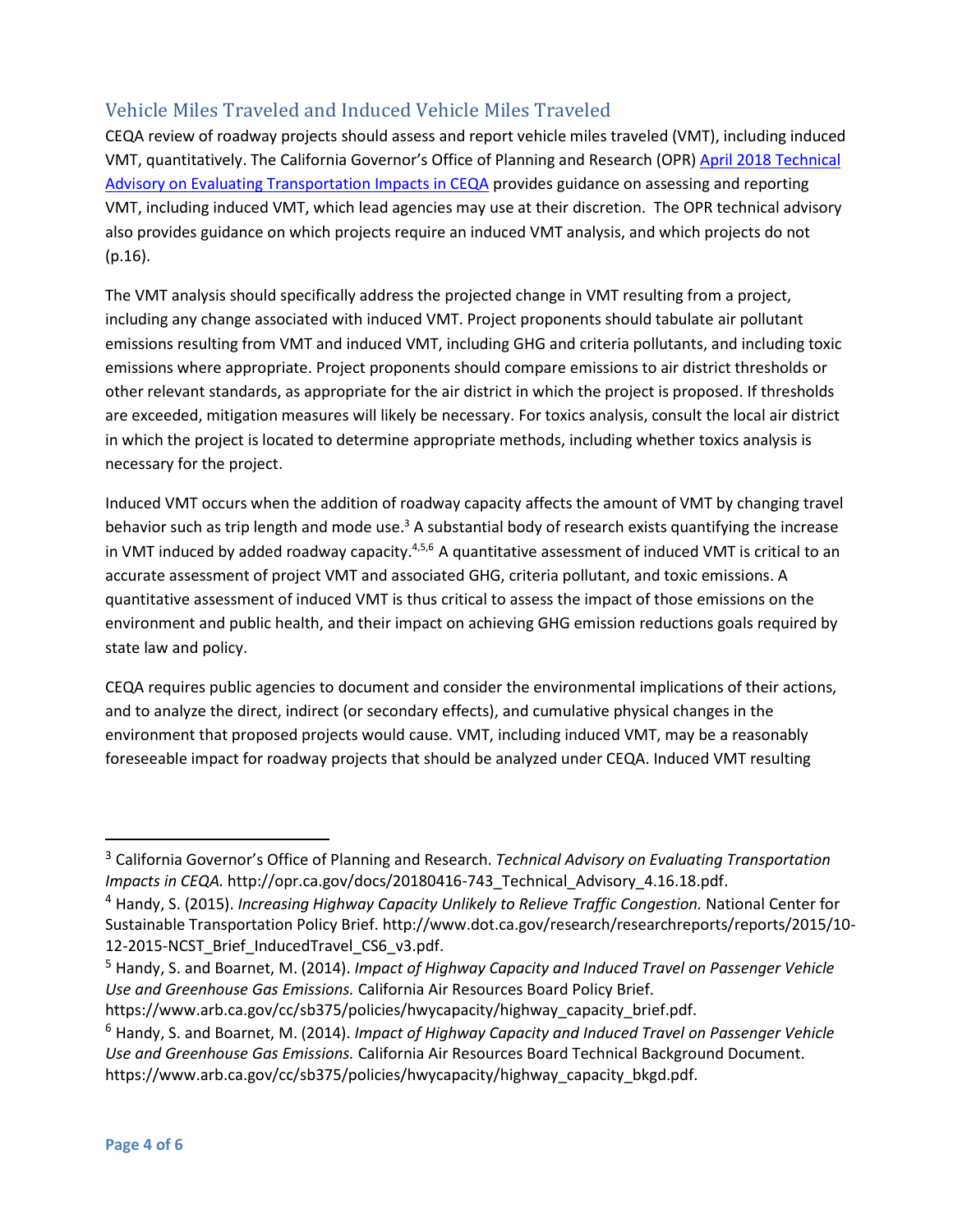from secondary effects is recognized as a potential significant irreversible environmental change under CEQA (CEQA Guidelines § 15126.2 (c)).

As part of documenting these physical changes, roadway capacity expansion project review should include analysis of the effects of induced travel on achieving GHG emissions reductions in accordance with state law. The California Air Resources Board (CARB) calculates the maximum amount of additional vehicle travel that is possible while still achieving climate stabilization and attainment of air quality standards. CARB reports those VMT amounts in its Mobile Source Strategy and Scoping Plan.  $^{7,8}$  The amount of induced VMT from roadway capacity expansion projects contributes, both individually and cumulatively with other roadway capacity expansion projects, towards the maximum amounts. CEQA review should link the project's VMT outcomes to the VMT goals articulated in those documents.

CEQA requires analysis of project growth-inducing impacts, and disclosure of the resulting effects on transportation and air quality. For example, a project that expands roadway capacity could contribute to more disperse land use development, increased vehicle travel, and increased GHG, criteria pollutant, and toxic emissions, in addition to other environmental impacts.<sup>9, 10, 11, 12</sup> Growth-inducing and emissions impacts are also cumulative, and must be assessed accordingly to comply with CEQA requirements. The Caltran[s Guidance for Preparers of Growth-related, Indirect Impact Analyses](http://www.dot.ca.gov/ser/Growth-related_IndirectImpactAnalysis/GRI_guidance06May_files/gri_guidance.pdf) (referenced in the OPR 2018 Technical Advisory) provides guidance on growth-related, indirect impact analyses, which lead agencies may use at their discretion, where appropriate.

To address changes in land use generated by the project, the analysis must discuss (1) "the ways in which the proposed project could foster economic or population growth, or the construction of additional housing, either directly or indirectly, in the surrounding environment," and (2) "the characteristic of some projects which may encourage and facilitate other activities that could significantly affect the environment, either individually or cumulatively" (CEQA Guidelines § 15126.2(d)).

 $7$  California Air Resources Board 2016 Mobile Source Strategy,

https://www.arb.ca.gov/planning/sip/2016sip/2016mobsrc.htm.

<sup>8</sup> California Air Resources Board AB 32/SB 32 Scoping Plan,

https://www.arb.ca.gov/cc/scopingplan/scopingplan.htm.

<sup>9</sup> Stone, B. (2008). Urban Sprawl and Air Quality in Large U.S. Cities. *Journal of Environmental Management*, 86(4), 688-698.

[http://urbanclimate.gatech.edu/pubs/Urban%20Sprawl%20and%20AQ\\_Stone2.pdf](http://urbanclimate.gatech.edu/pubs/Urban%20Sprawl%20and%20AQ_Stone2.pdf) and [https://www.ncbi.nlm.nih.gov/pubmed/17368703.](https://www.ncbi.nlm.nih.gov/pubmed/17368703)

<sup>10</sup> Litman, T. (2017). *Evaluating Transportation Land Use Impacts.* Victoria Transport Policy Institute. http://www.vtpi.org/landuse.pdf.

<sup>11</sup> Moore, T. and Thorsnes, P. (2007). *The Transportation / Land Use Connection.* American Planning Association, Planning Advisory Service Report Number 546 / 547.

<sup>12</sup> Cervero, R. (2010). Road Expansion, Urban Growth, and Induced Travel: A Path Analysis. *Journal of the American Planning Association*, 69(2), 145-163.